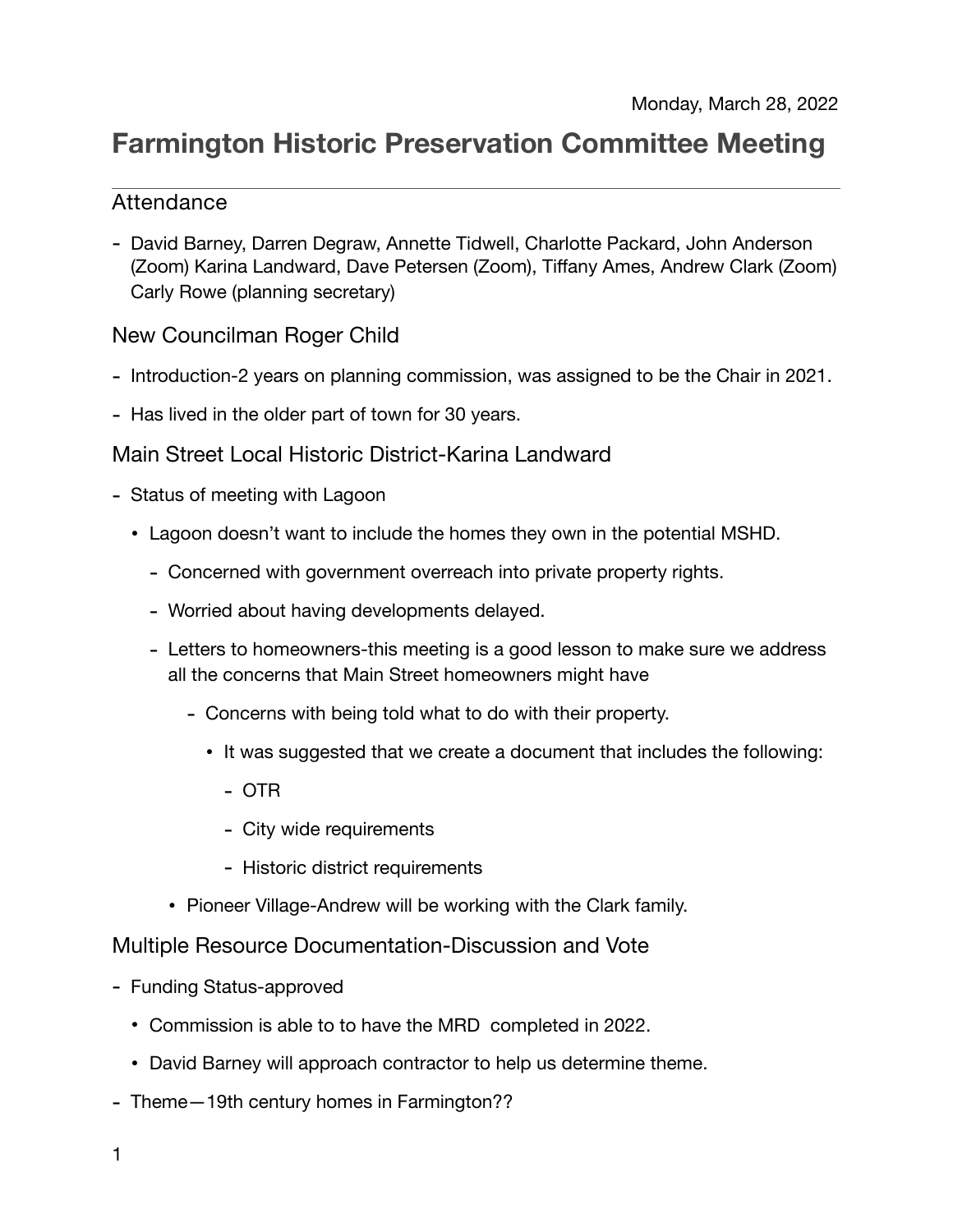- Lost 22 homes in the last 12 years
- 22 potential homes to add to MRD.
- Letters to homeowners
- Future themes
	- Early 20th century-Depression era
	- Post WWII homes

Ezra T. Clark home – grant status update. (Certificate of Historical Appropriateness Review).

- Status of roofing contractor
	- Need to support the underlying structure prior to the new roof being put on.

Farmington Landmarks Register Plaque Design -Charlotte Packard

- Sample design for each quote
- Need high resolution file of the Farmington city logo.
	- Andrew will work with Chadwick to get a vector file.
	- David Barney suggested that the logo be bigger.

Historic Easement for Rice Barn Property-Dave Petersen

- He wants to divide the property into a trust that includes the historic home and a land parcel where a new home will be built.
- April 12, 7:00 PM, City Council meeting-some Commission members will attend.

#### Other Business

- Lagoon is planning to submit a demolition request for the Tilly Steed home.
	- Address: 148 W 100 N
	- Possibly contributing